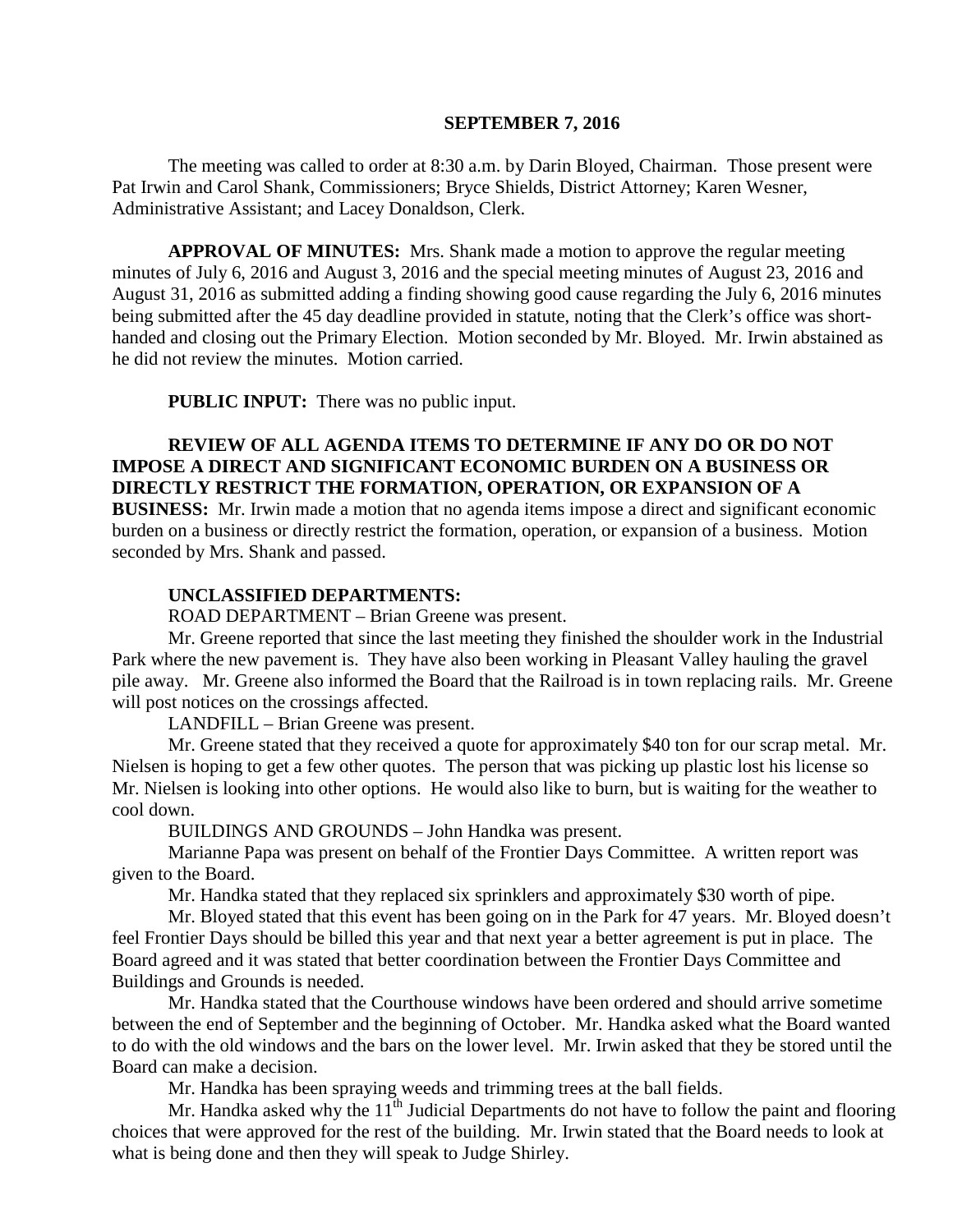Mr. Handka was asked to paint the inside of the pool house. He would like to purchase an air sprayer, but is also concerned about the removal of the old paint. Mr. Bloyed suggested Mr. Handka meet with Mr. Rowe to discuss what needs to be done and then bring the recommendation back to the Recreation Board.

Mr. Handka also told the Board that Tim Whitaker made some purchases through Western Supply that he wasn't aware of. Mr. Irwin disagreed, stating that he spoke to Mr. Handka about what was needed. Mrs. Shank stated that Mr. Whitaker needs to communicate with Mr. Handka before making purchases regardless. Mr. Handka also stated that he checked into a storage building for the Unionville Park and it will cost between \$2,500 and \$3,500.

Mr. Handka also had some concerns regarding the active shooter incident that happened last week. All three schools and the Hospital were on lock down, but none of the County buildings were notified. Mrs. Shank stated that she spoke with Mr. Shields and they will come up with some protocols to follow.

Mr. Handka reported that there is approximately \$2,500 of fuel left at the Airport and once it gets down to about \$2,000 he will re-order. There is an Airport Advisory Board meeting later this afternoon.

**BID AWARD FOR LANDFILL BLASTING:** Two bids were received and opened yesterday as follows:

| N.A. Degerstronm              | \$2.38 per square yard |
|-------------------------------|------------------------|
| Cal Nevada Precision Blasting | \$1.91 per square yard |

Mr. Irwin made a motion to award the Landfill Blasting project bid to Cal Nevada Precision Blasting for the amount of \$1.91 per square yard being the lowest, most responsive and responsible bidder. Motion seconded by Mrs. Shank and passed.

## **UNCLASSIFIED DEPARTMENTS CONT.D:**

SENIOR CENTER/VOLUNTEER COORDINATOR – Jordan McKinney was present.

Mrs. McKinney had a quote for a Vulcan and a Wolf stove. After some research it was found that the two units are made by the same company and are identical minus the brand stamps. It was noted that the cook would prefer the Wolf. The price does include a two year extended warranty. She also gave the Board information on an ice machine.

Mrs. McKinney also spoke about the nighttime tour of Burning Man the seniors took, stating that it was incredible. They did wait two hours to get in, but everything else went well.

Mrs. Shank stated that the Lion's Club has agreed to pay for the purchase of the new ice machine. The cost for the stove is \$8,095.11, plus \$1,900 for installation. Mrs. Shank asked if Mrs. McKinney had a funding source. Mrs. McKinney stated that there is money available in the Gift Fund and the Board had previously stated that County funds could be used as well. Mr. Irwin stated that he feels the entire purchase should be the County's responsibility and asked Mrs. Childs what fund it could come out of. Mrs. Childs stated that it would have to come out of the Building Fund.

Mrs. Shank made a motion to approve the purchase of a Wolf stove in the amount of \$8,095.11, plus an installation fee of \$1,900 to be paid for out of the Building Fund and the purchase of an ice machine in the amount of \$1,714 to be paid for by the Lion's Club. Mr. Irwin seconded the motion adding that the old ice machine should go to the Lion's Club. Motion carried.

COMMUNITY CENTER/ECONOMIC DEVELOPMENT – Heidi Lusby-Angvick was present.

Mrs. Lusby-Angvick gave the Board a pencil to show what Highway 95 purchased for the Economic Development Conference. They say "Pershing County Economic Development Authority" and will be handed out at the Conference at the end of the month.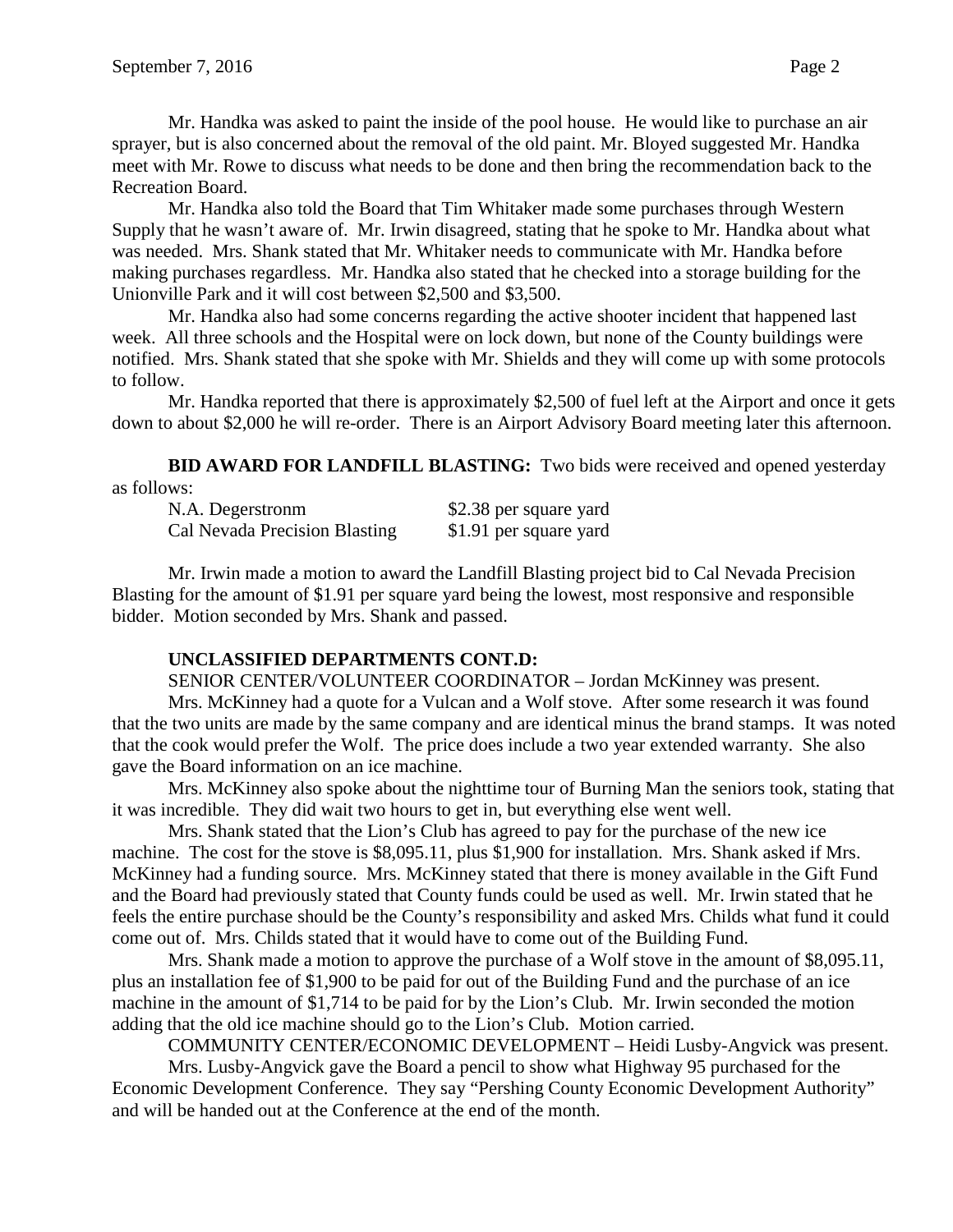Things are going well at the Community Center. They did have a kitchen remodel de-briefing meeting yesterday with the contractor. They spoke about the pros and cons during the process. Mrs. Lusby-Angvick stated that she also had someone come out and do some maintenance on the fridge.

The next PCEDA meeting is September 12<sup>th</sup>. Mrs. Lusby-Angvick attended the Groundbreaking for Rye Patch Gold/Florida Canyon was last Wednesday. She also attended the Winnemucca Futures meeting on Thursday.

## **MATT YACUBIC, ARCHAEOLOGIST, BLM, WINNEMUCCA FIELD OFFICE:**  DISCUSSION REGARDING MEMORANDUM OF UNDERSTANDING (MOU) FOR THE TRANSFER OF PROPERTY TO PERSHING COUNTY FOR THE UNIONVILLE CEMETERY (4.8 ACRES TRANSFERRED AT NO COST AND 5.6 ACRES PURCHASED AT 50% OF THE FAIR MARKET VALUE) – David Kampwerth, Humboldt River Field Office Manager was also present.

The Board was not given a copy of the MOU prior to the meeting. Mr. Irwin asked what the Fair Market Value is. Mr. Yacubic stated that it hasn't been determined, but the County would have to have it appraised. The Lands Bill was also discussed and Mr. Shields will work on language to include in the MOU if it passes.

Mr. Irwin mentioned the area in Imlay that had hazardous material on it and asked if they had an update. Mr. Kampwerth did not have any information, but will find out and get back to the Board. He also stated that they are working on the EA (Environmental Assessment) for the wild horse and burrow issue and it will be released on October  $1<sup>st</sup>$ . He stated that they are aware how big an issue this is. Mr. Irwin asked if there were any pending mining operation issues that the Board needed to be aware of. Mr. Kampwerth stated that Florida Canyon is working on a new leach pad. There are several exploration permits issued, but nothing of large scale.

Once the Board reviews the MOU this will be put back on the agenda.

## **UNCLASSIFIED DEPARTMENTS, CONT.D:**

PERSHING COUNTY FIRE/AMBULANCE – Chief Ayoob was present.

*AMBULANCE DEPARTMENT:* Chief Ayoob gave the Board a copy of the survey they will be sending out and stated that UNR (University of Nevada, Reno) will be conducting the survey. Chief Ayoob also stated that they are looking at a different program for the Ambulance call data entry. The new gurney has been installed.

*Approval of Medicaid Agreement with Pershing County Ambulance:* No action will be taken today as the agreement is not ready. Mr. Irwin stated that Mr. Murphy needs to complete this and forward it to the Board for approval.

*REVIEW OF FOUR COST SHARE AGREEMENTS FOR WILDLAND FIRES (MONROE, WHITE HORSE, ROCK HILL, MM0134):* Chief Ayoob also received an email from the US Forest Service regarding two bills that are more than 90 days past due. These bills were submitted to the County more than 90 days late and a decision was made not to pay them. It was not clear whether any correspondence had been sent to that effect so that will be looked into.

Mr. Irwin made a motion to authorize Chief Ayoob to sign the four cost share agreements for wildland fires as presented and have Mrs. Wesner forward them to the Forest Service. Motion seconded by Mrs. Shank and passed.

*GRASS VALLEY FIRE DEPARTMENT:* Sean Burke was present.

Mr. Burke stated that he spoke with Rosenbauer yesterday and the pump has been mounted. He will make a trip to South Dakota sometime in October to do an inspection. On September  $16<sup>th</sup>$  they are having a pre-bid construction meeting with potential bidders on the fire house expansion. Mr. Burke also reported that they will be doing pump testing on their trucks this weekend.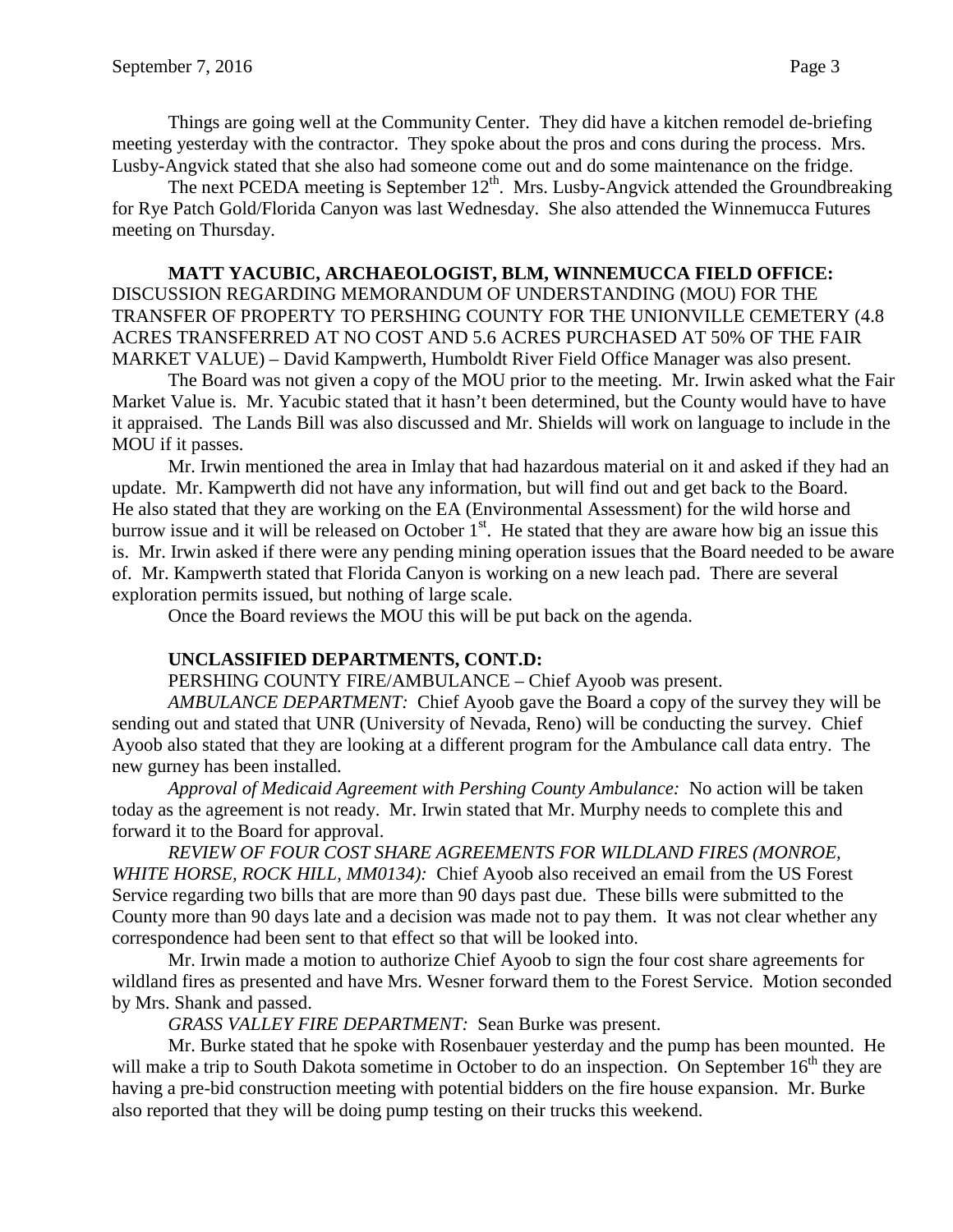#### *MEMORANDUM OF UNDERSTANDING (MOU) BETWEEN PERSHING COUNTY AND HUMBOLDT GENERAL HOSPITAL EMERGENCY MEDICAL SERVICES RESCUE FOR GRASS VALLEY /IMLAY FIRE DEPARTMENTS:* Louis Mendiola from Humboldt General was also present.

Mr. Mendiola started by thanking Pershing County, specifically the Imlay Volunteer Fire Department and the Grass Valley Fire Department, for the high level of care they provide to those calling 911.

Mr. Burke stated that under this MOU a Humboldt General Hospital ambulance would be stationed at both departments to use during medical emergency responses. Mr. Burke stated that Grass Valley currently has seven members who are EMTs (Emergency Medical Technician) and Imlay has three.

Mr. Irwin is in agreement with the concept; however, he doesn't like that it only includes two departments. He would like to see Mr. Murphy, as the EMS Coordinator, involved in this process.

Mr. Mendiola stated that he would love to discuss a formalized partnership with the Lovelock Department, but that is not the purpose of today's discussion.

Chief Ayoob stated that he did speak with Mr. Burke in regards to the MOU and did not see any problems. Chief Ayoob feels this is a benefit to patient care, which is what it's all about. He also stated that this was discussed in an Officer's meeting and Mr. Murphy is aware of this.

Mrs. Shank stated that she feels like Mr. Murphy primarily serves the Lovelock Department and the other departments have to fend for themselves. She stated that this is a good agreement and the Board needs to move forward with it.

Mr. Shields stated that he didn't feel Mr. Murphy needed to be involved as the County Commission has the ultimate authority in entering into MOUs. Mr. Shields stated that on page 4 of the document, he added "or by the court" to the last sentence of paragraph 3.

Mrs. Shank made a motion to approve the MOU between Pershing County and Humboldt General Hospital Emergency Medical Services Rescue as presented including the language changes provided by the District Attorney. Mr. Irwin seconded the motion, adding that it has been approved by Mr. Murphy, EMS Coordinator, Chief Ayoob and the Officers of the Lovelock Department. Motion carried.

Mr. Irwin also mentioned that a Proclamation was prepared thanking HGH for all it does for Pershing County and it was to be presented at the Firefighter's Ball, but there was no one there from HGH. Mr. Irwin again thanked HGH and asked Mr. Mendiola to pick up the Proclamation from the Lovelock Firehouse before he leaves town.

*MEMORANDUM OF UNDERSTANDING (MOU) FOR AFG (ASSISTANCE TO FIREFIGHTERS) GRANT:* Mr. Burke stated that they received a letter that they were unsuccessful in obtaining the grant, so at this time the MOU isn't needed. Chief Ayoob was under the impression that funding could still be awarded. The Board decided to move forward with approving the MOU removing the wording that is specific to the grant.

Mr. Irwin made a motion to approve the MOU between the Rye Patch, Grass Valley, Lovelock and Imlay Fire Departments removing the language that is specific to the AFG grant. Motion seconded by Mrs. Shank and passed.

## **PLANNING DEPARTMENT:** James Evans was present.

Mr. Evans stated that there is a Planning Commission meeting tonight and he also has items for an October meeting.

## **IMLAY WATER SYSTEM:** James Evans was present.

Mr. Bloyed asked if the water at the Grass Valley Community Center had been tested. Mr. Evans stated that he just received the test kit, but hasn't had a chance to get out there. He also noted that someone from the Advisory Board could perform the test.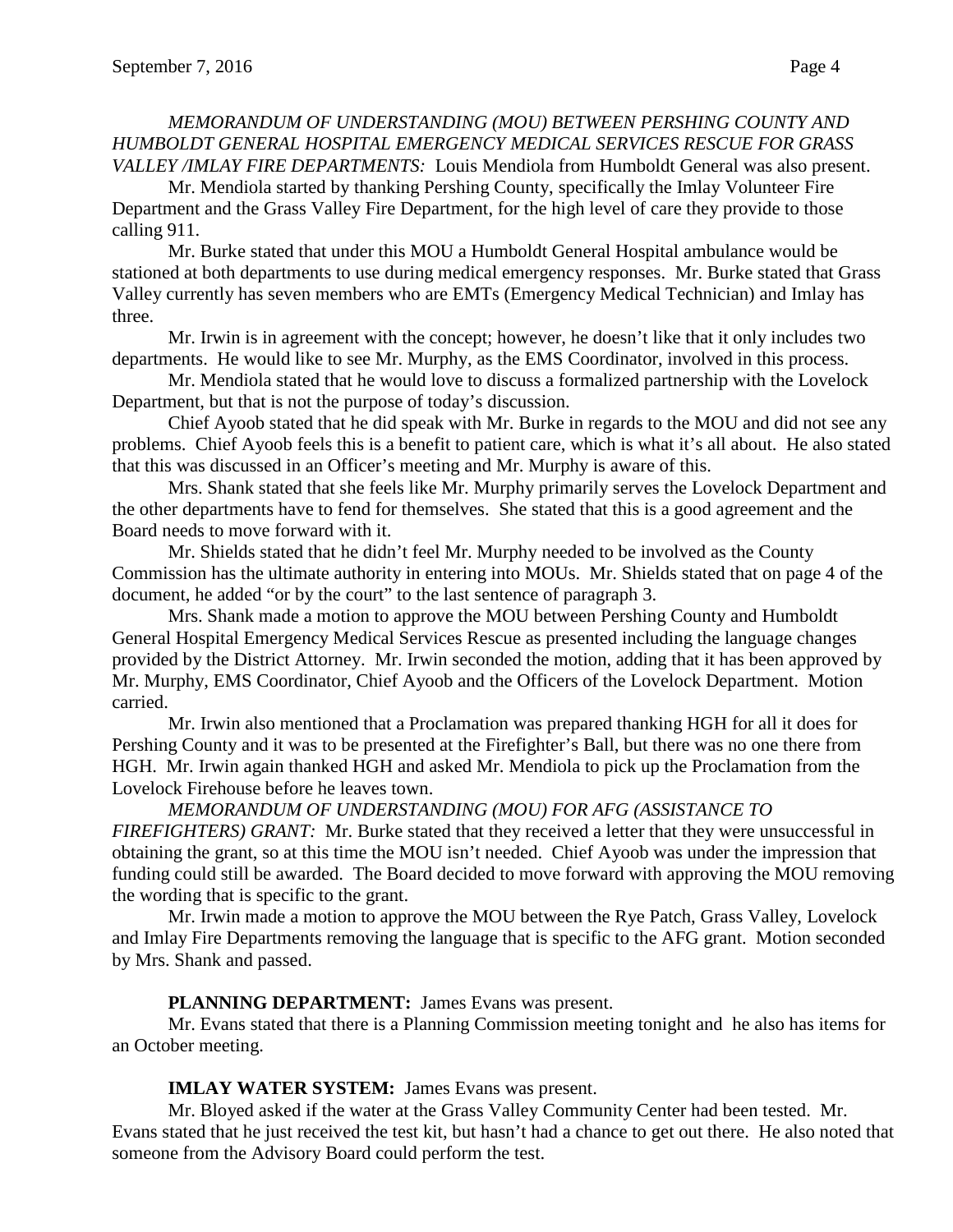REQUEST FOR APPROVAL TO REMOVE INVENTORY ITEMS, 2 RAILROAD TANK CARS, SERIAL NUMBER UP908745 – Mr. Evans stated that these were the old storage tanks and they were already gone when he started in the office.

Mrs. Shank made a motion to approve the request to remove the two railroad tank cars, serial number UP908745, from Imlay Water's inventory. Motion seconded by Mr. Irwin and passed.

## **BUILDING DEPARTMENT:** James Evans was present.

Mr. Evans gave the Board the monthly permits issued and fees collected report.

## **ELECTED DEPARTMENTS:**

LACEY DONALDSON, CLERK-TREASURER – Mrs. Donaldson stated that they are gearing up for the General Election. City Filing closed on Friday and the withdrawal period ended yesterday at 5. Only the two incumbents filed, so no races will be put on the ballot.

She also informed the Board that she and Mrs. Craspay will be in Fallon attending CFOA (County Fiscal Officers Association) next Tuesday, Wednesday and Thursday.

*Approval of corrections/changes to the Tax Roll:*

The following corrections were submitted for approval:

| APN #007-321-01 | Correction to acreage                             |
|-----------------|---------------------------------------------------|
| APN #008-020-36 | <b>Correction to Imlay Groundwater Assessment</b> |
| APN #008-020-35 | <b>Correction to Imlay Groundwater Assessment</b> |
| APN #007-111-52 | Correcting Land Value                             |
| APN #009-010-15 | Correcting Square Footage of dwelling             |
| APN #011-020-03 | Parcel qualifies for Tax Exempt Status            |
| APN #011-010-39 | Parcel qualifies for Tax Exempt Status            |
| APN #011-010-08 | Parcel qualifies for Tax Exempt Status            |
| MH #1792        | Below minimum to bill                             |
|                 |                                                   |

Mr. Irwin made a motion to approve the corrections to the Tax Roll as presented. Motion seconded by Mrs. Shank and passed.

**PUBLIC HEARING ON PROPOSED ORDINANCE AMENDING CHAPTER 5.04, TITLE 2 OF THE PERSHING COUNTY CODE BY CLARIFYING THE APPLICATION OF A BUSINESS LICENSE AND ESTABLISHING A FLAT FEE OF TEN (\$10.00) DOLLARS ON LICENSE PAYMENTS MADE AFTER THE DUE DATE:** Mr. McDougall asked if the \$10 would be in addition to the regular fee. The \$10 would be an additional late fee.

Mrs. Shank made a motion to adopt Ordinance #324, amending Chapter 5.04, Title 2 of the Pershing County Code, by clarifying the application of a Business License and establishing a flat fee of ten dollars on license payments made after the due date. Motion seconded by Mr. Irwin and passed.

**FIRST READING OF A PROPOSED ORDINANCE AMENDING CHAPTER 3.12, RENTAL BUSINESS TAX:** Mr. Bloyed stated that the Fair and Recreation Board has opted not to proceed with this request.

## **ELECTED DEPARTMENT, CONT.D:**

RENE CHILDS, RECORDER-AUDITOR – Mrs. Childs gave the Board the monthly ending fund balances.

Mrs. Childs informed the Board that she is working with ADS and Network Solutions to switch the County emails over to a web-based service. 150 mail boxes have been purchased. Everything should be switched over within the next few weeks.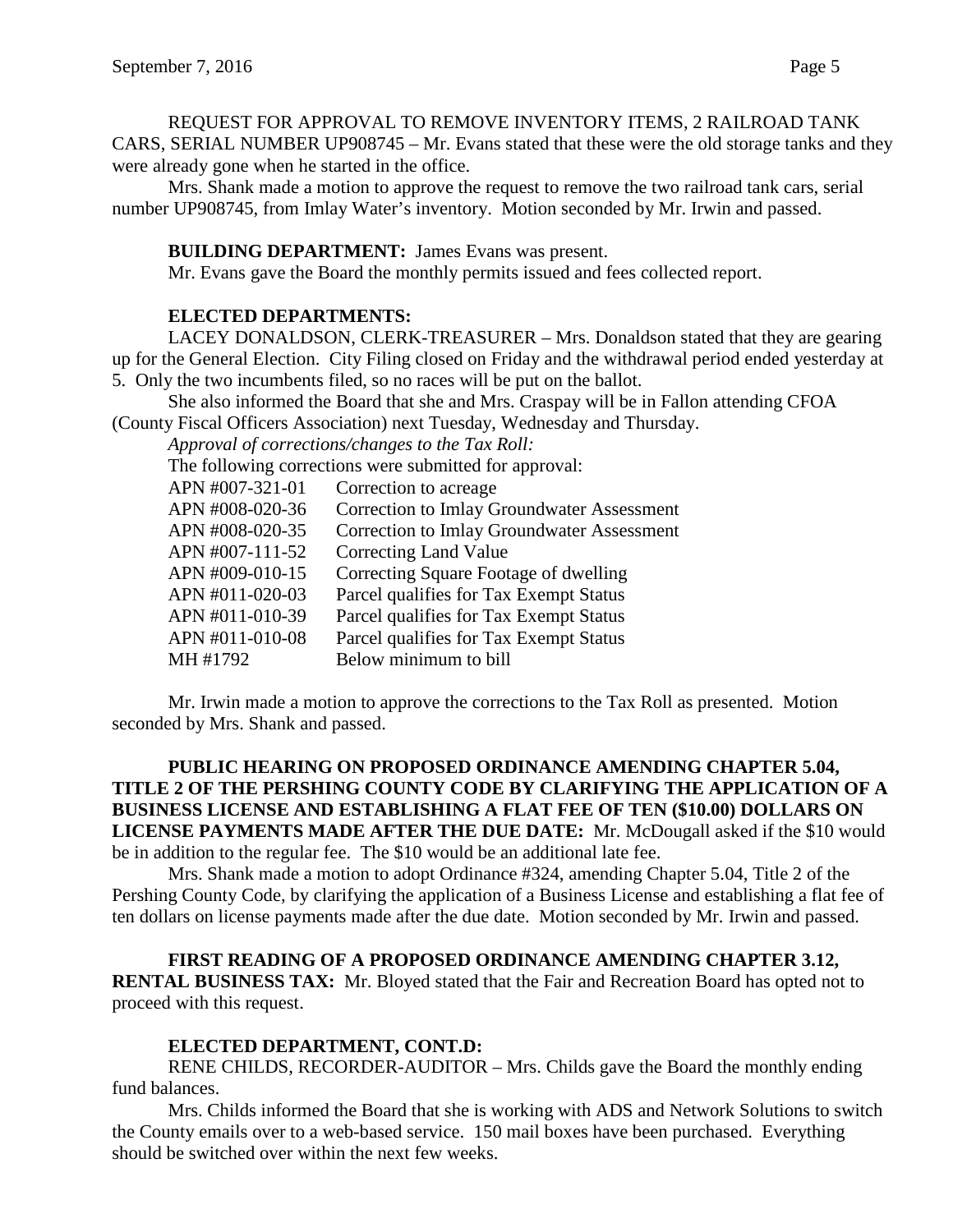Mrs. Childs stated that they have come across an issue while reviewing the inventory reports. The ice machine that was replaced at the Community Center was supposed to go to the Firehouse, but it is not there. Mr. Bloyed will ask Mr. Handka where it was moved to.

LAURI CERINI-JONES, ASSESSOR – Mrs. Cerini-Jones reported that she will be attending the Assessor's Fall Conference the week of September 20<sup>th</sup>. Mrs. Cerini-Jones thanked Mr. Bloyed for putting her in touch with Farr West Engineering. She will be reaching out to the other Assessors at the Conference in regards to what steps she needs to take to move forward with GIS.

Mrs. Cerini-Jones stated that they are working on Personal Property bills and the next few months will be a very busy time for the office.

**PROCLAMATIONS AND AWARDS:** Mr. Irwin made a motion and read a Proclamation declaring September 2016 National Preparedness Month. Motion seconded by Mrs. Shank and passed. Mrs. Shank made a motion and read a Proclamation declaring September 2016 Hunger Action Month. Motion seconded by Mr. Irwin and passed.

**CORRESPONDENCE:** A letter was received from the Department of the Navy, Naval Air Station Fallon regarding their intent to prepare an Environmental Impact Statement for an expansion.

**BOARD APPOINTMENTS:** GRASS VALLEY ADVISORY BOARD RESIGNATION – A letter of resignation was received from Leticia Sheridan Barringer.

Mr. Irwin made a motion to accept the resignation of Leticia Sheridan Barringer from the Grass Valley Advisory Board. Motion seconded by Mrs. Shank and passed.

**LEASE AGREEMENT BETWEEN PERSHING COUNTY AND THE STATE OF NEVADA ON BEHALF OF HEALTH AND HUMAN SERVICES FOR SPACE AT 535 WESTERN AVENUE, LOVELOCK, NV:** Mr. Irwin made a motion to approve the lease agreement between Pershing County and the State of Nevada on behalf of Health and Human Services for space at 535 Western Avenue, Lovelock, NV. Motion seconded by Mrs. Shank and passed.

**PERSHING COUNTY SHERIFF:** Sheriff Allen was not at the meeting and no report was given.

**VOUCHERS:** Mr. Irwin made a motion to approve the vouchers, following up with Juvenile in regards to staff meetings and pulling the voucher for Vendor #420 in amount of \$62.50 so Mr. Shields can review it. Motion seconded by Mrs. Shank and passed.

**REPORT FROM LEGAL COUNSEL:** Mr. Shields did not have anything to report.

**REPORT FROM ADMINISTRATIVE ASSISTANT:** Mrs. Wesner stated that the Board needs to think about a date to change the second meeting to in November as it falls during the NACO (Nevada Association of County Officials) Conference. Mr. Irwin stated that the Monday before would work best for him. Mrs. Donaldson stated that she thought the Board would have to meet that day anyway to certify the Election results. The Board agreed to move the November  $16<sup>th</sup>$  meeting to November  $14<sup>th</sup>$ . Mrs. Wesner also stated that Attorney General Laxalt will be here on Friday, September  $9<sup>th</sup>$  for "AG for the Day" at 1:30 p.m. Mrs. Wesner also reported that POOL/PACT Human Resources would like to do a compliance assessment check and they are still looking at a date. They will be here on October  $4<sup>th</sup>$  for Customer Service training.

The meeting recessed at 10:58 a.m. for a Litigation meeting and reconvened at 11:19 a.m.